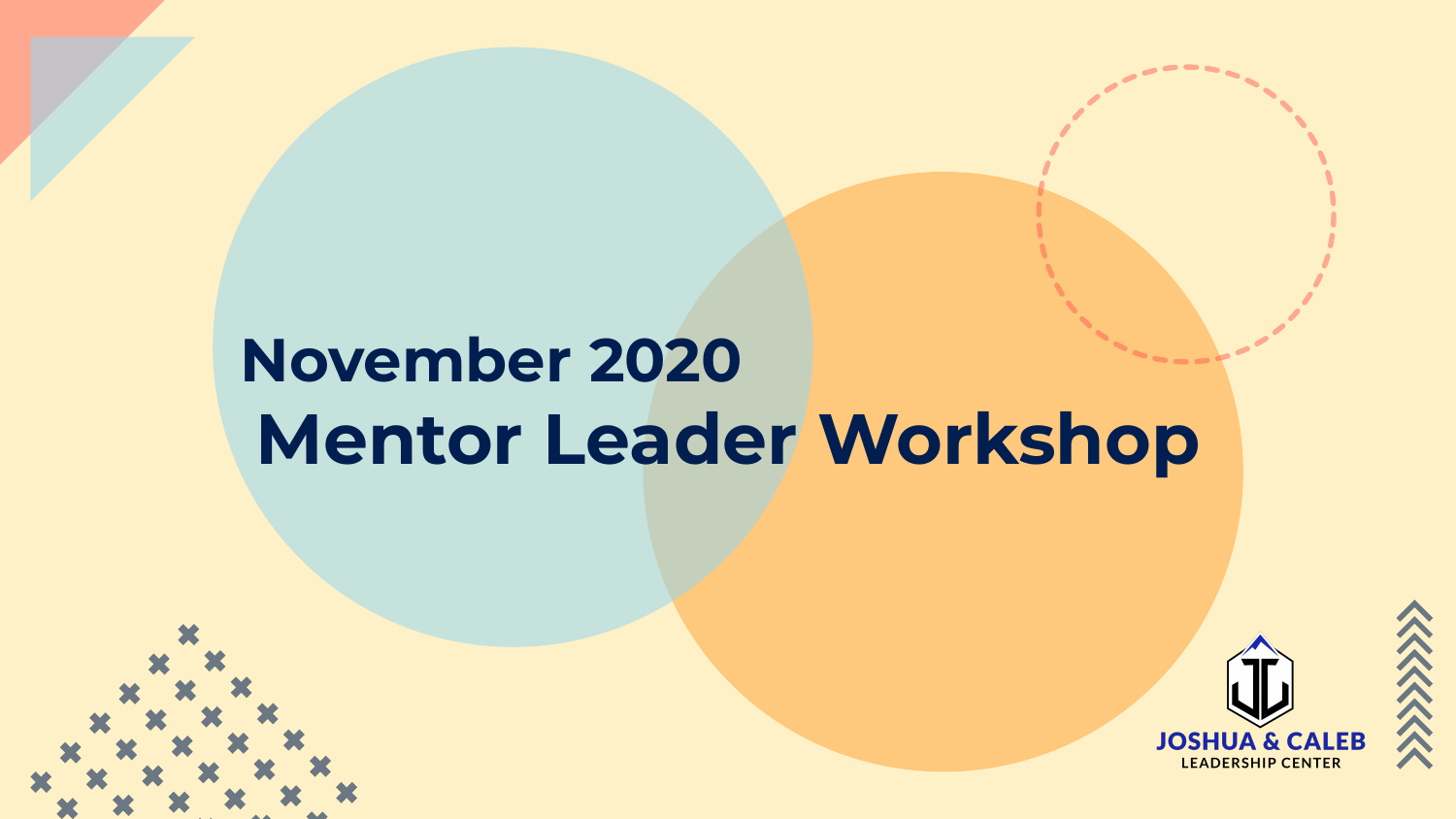# **Thank you!**

FULL Month of October

FIRST Leadership Conference

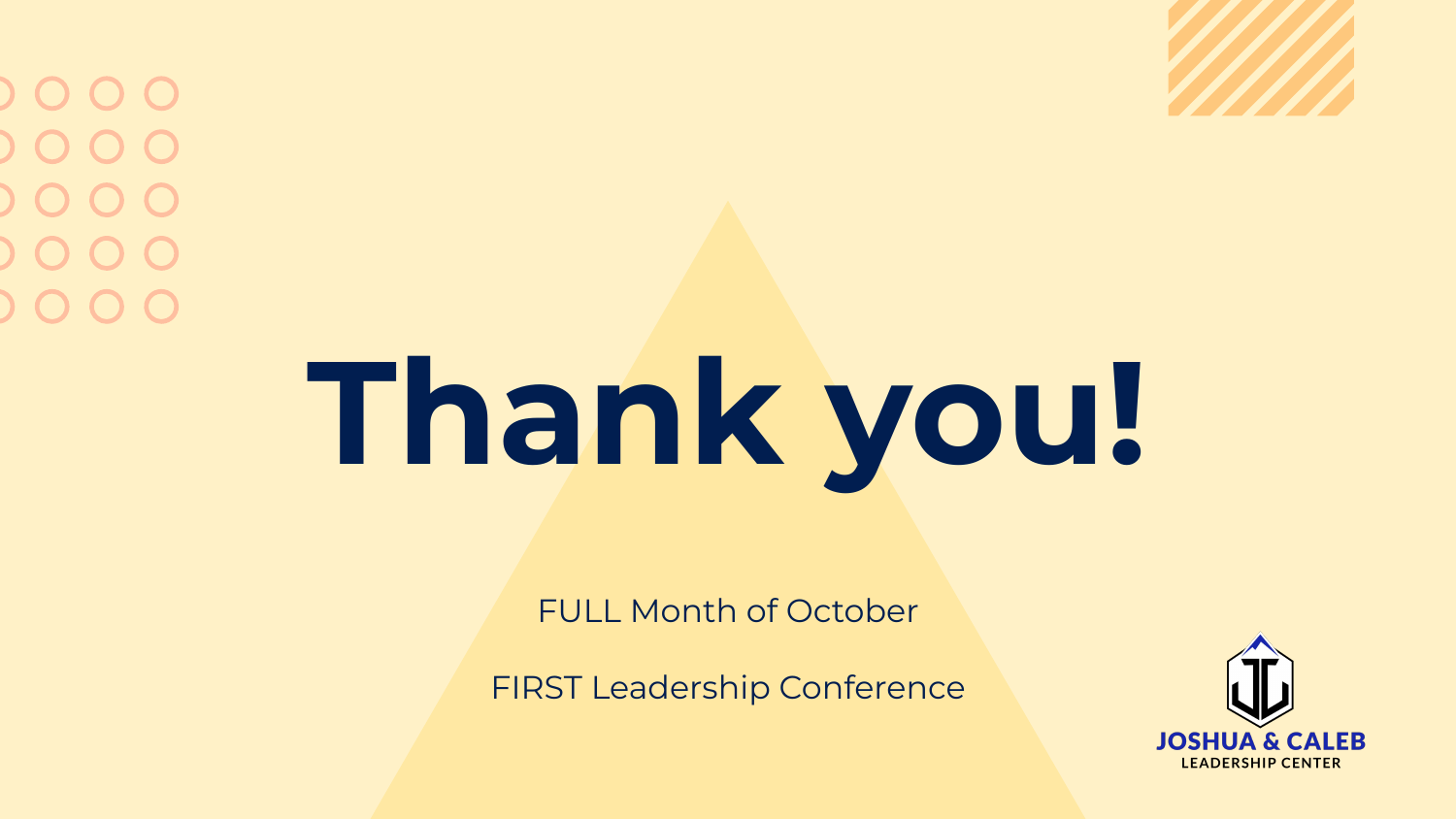## **Share!**

Any encouraging interactions or connections with an Apprentice at *or* outside of scheduled events in October?

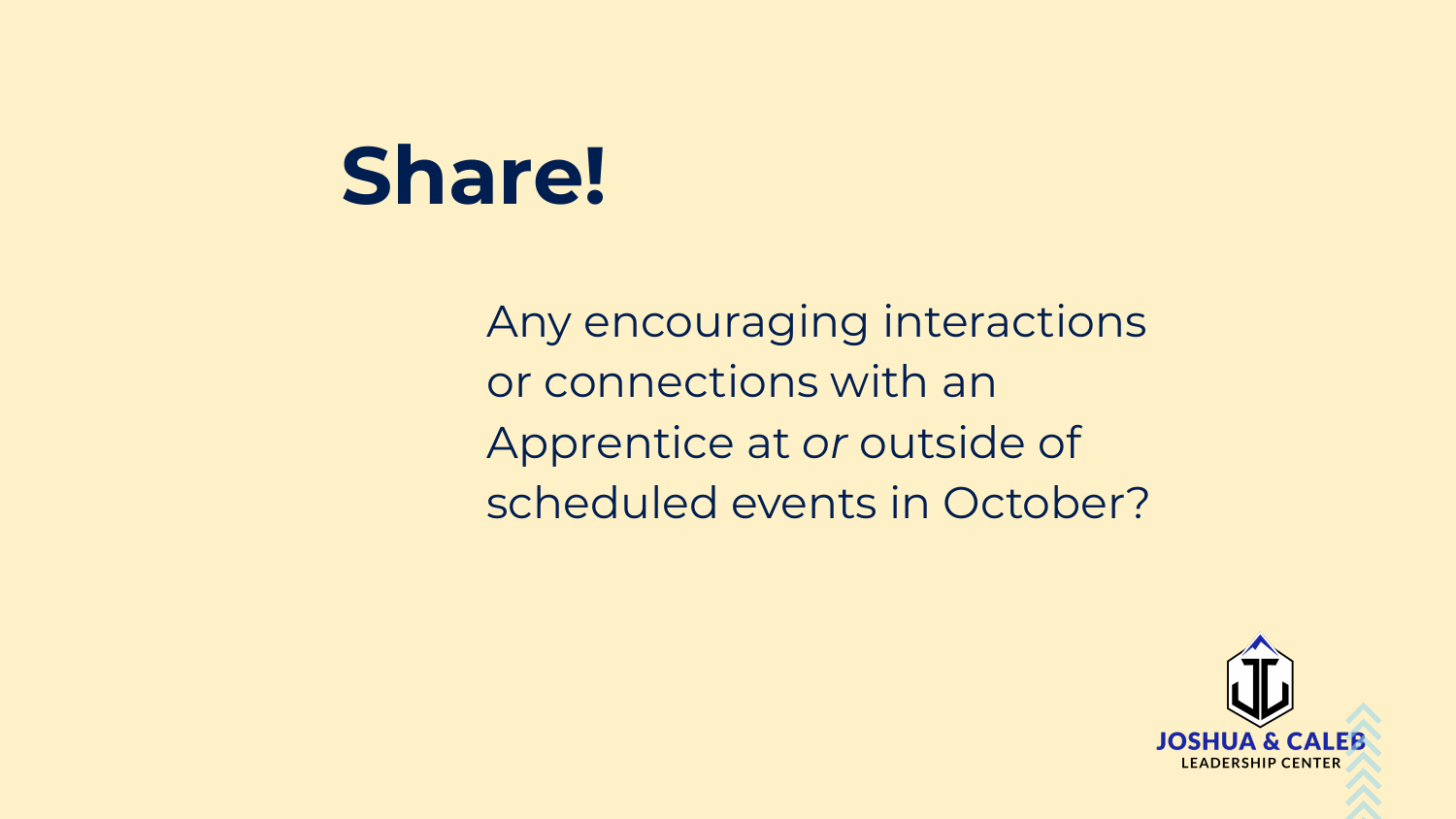0000000 0000000 0000000 0000000 0000000

## **Teaching**  *Responsibility*

Why does my Apprentice not seem to value or care the JCLC schedule or is never ready for me to pick him or her up?

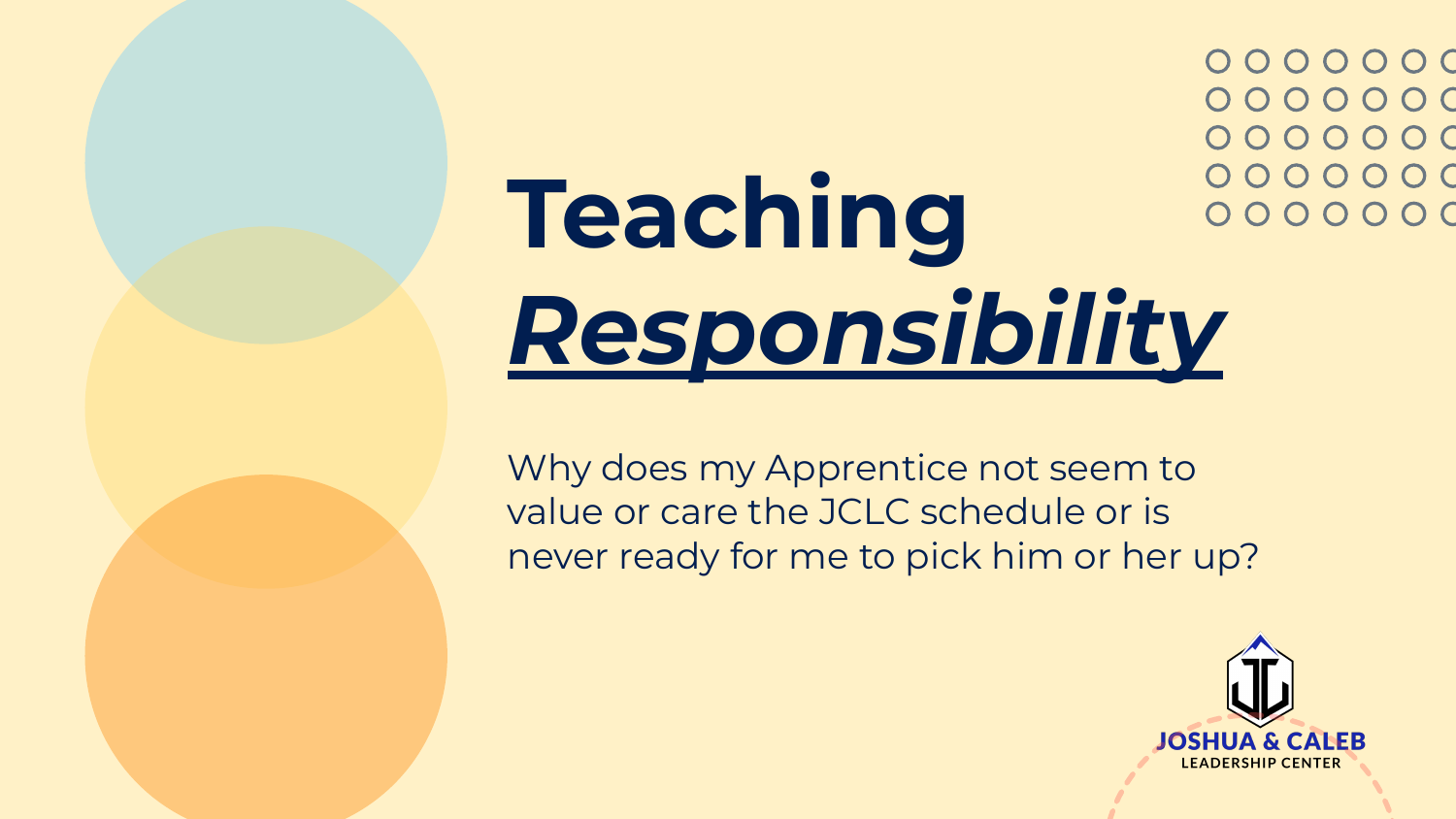#### **Mentor Leader Role & Boundaries**

- One-on-one meetings
	- In public
	- Or at least one other adult present (like if bringing to house)
	- Never male/female one-on-one time (cultural concerns)
- Communicate location and return time to Parent or Older Sibling
- If possible, take a picture of your time together to send or show to the Parent/Family upon your return
- Gift Giving Protocol seek to empower!

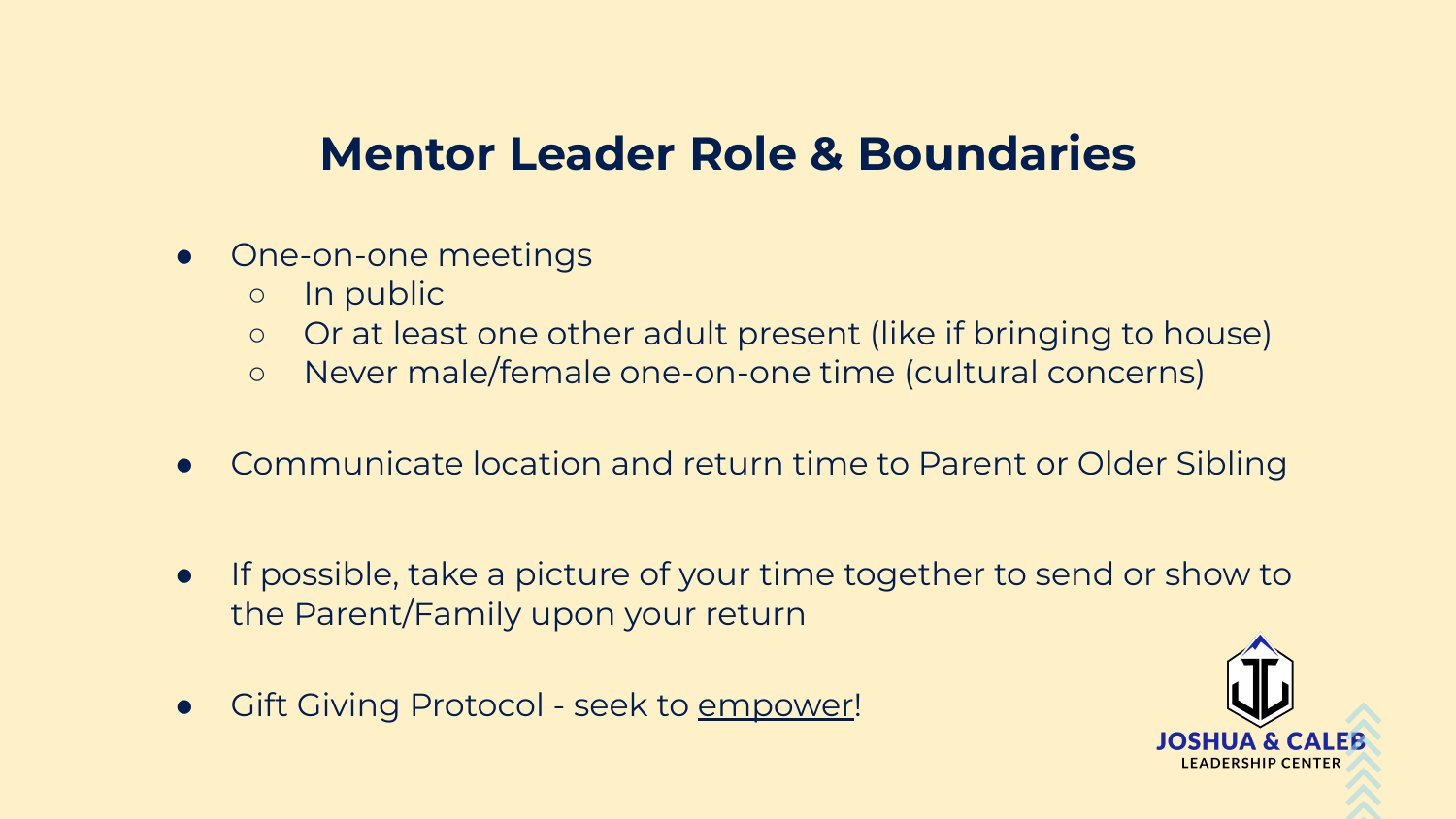#### **SOCIAL MEDIA USE as a Mentor Leader**

- We want to protect you!
- **If you are communicatingg with a child of the opposite sex for logistical or transportation reasons, PLEASE ALWAYS include a JCLC Staff member in that message.**
- Please only share pictures of your Apprentice on social media if you have permission from him/her and his/her parent, and don't use his/her name.
- Remember the kids are watching what YOU post and who you follow.

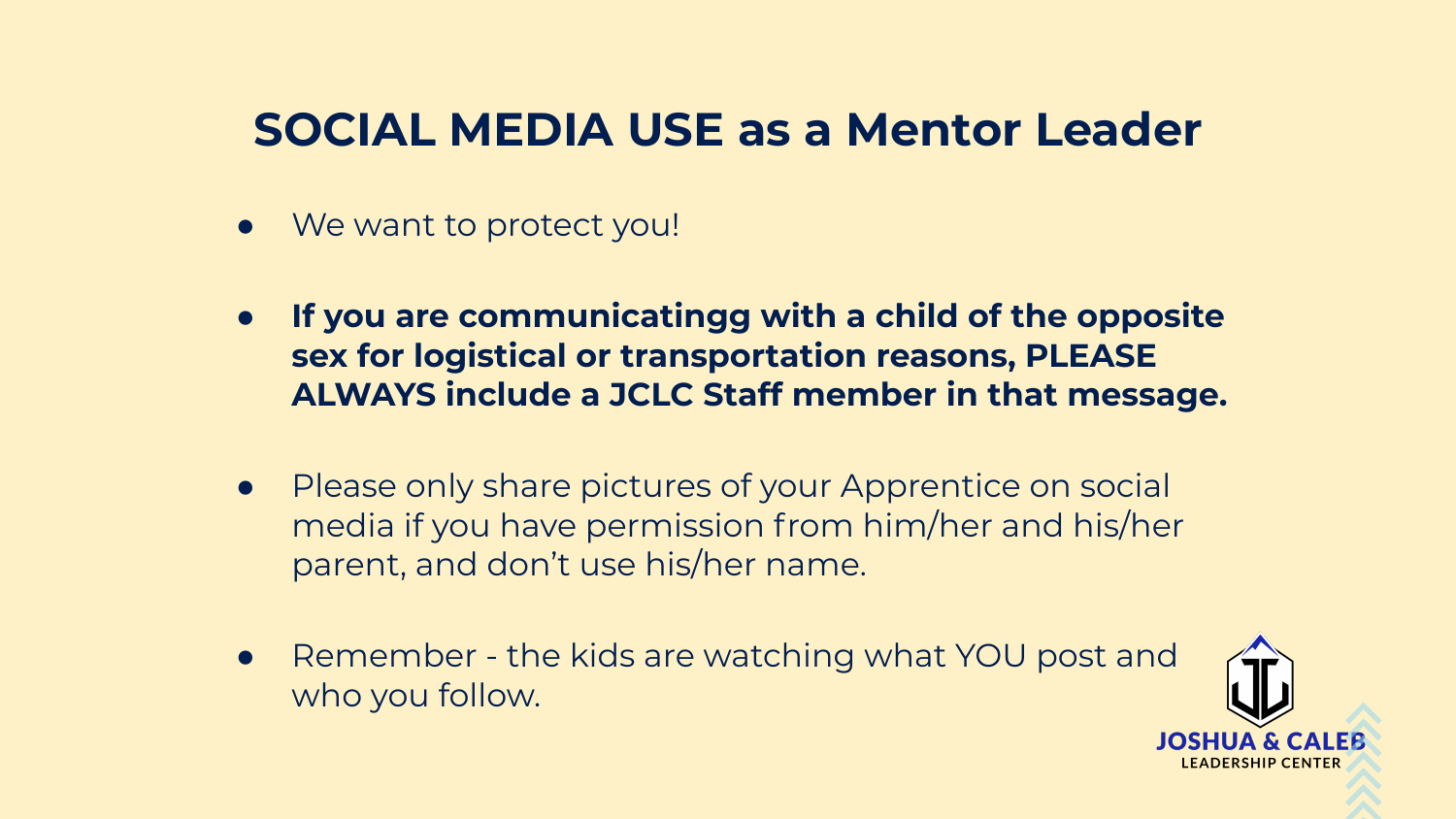

## **Prudent Moral**



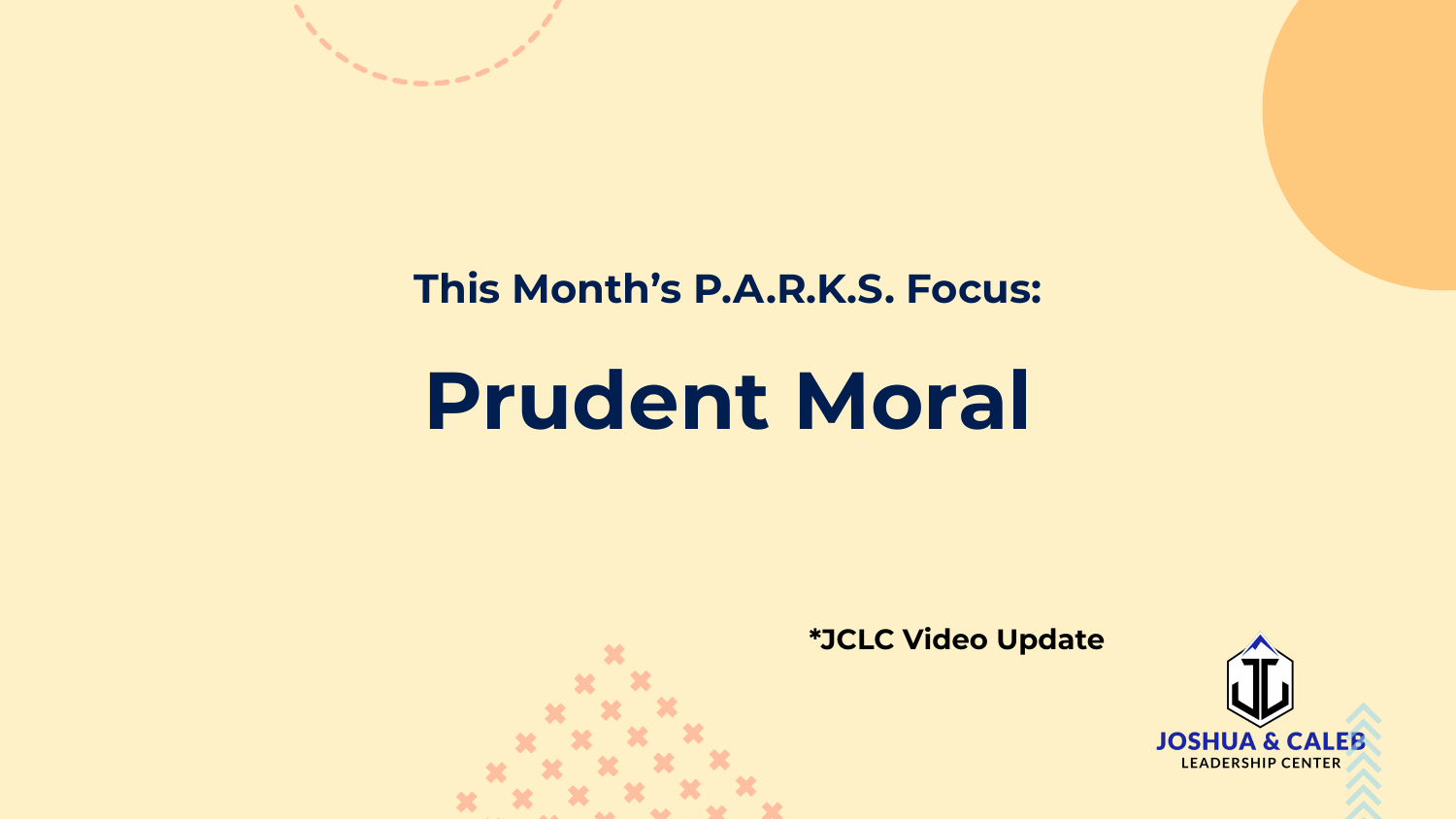### **Logistics -**

- Make sure to check-in with your APPRENTICE about rides to/from this month's Small Group
- Hygiene items are coming! **Packing Party for ladies on Friday, 11/20 at 6:30pm**
- **Sports/Craft Night for all on Tuesday 11/24** - friends/siblings of kids welcome!
- NO Sports/Craft night in December